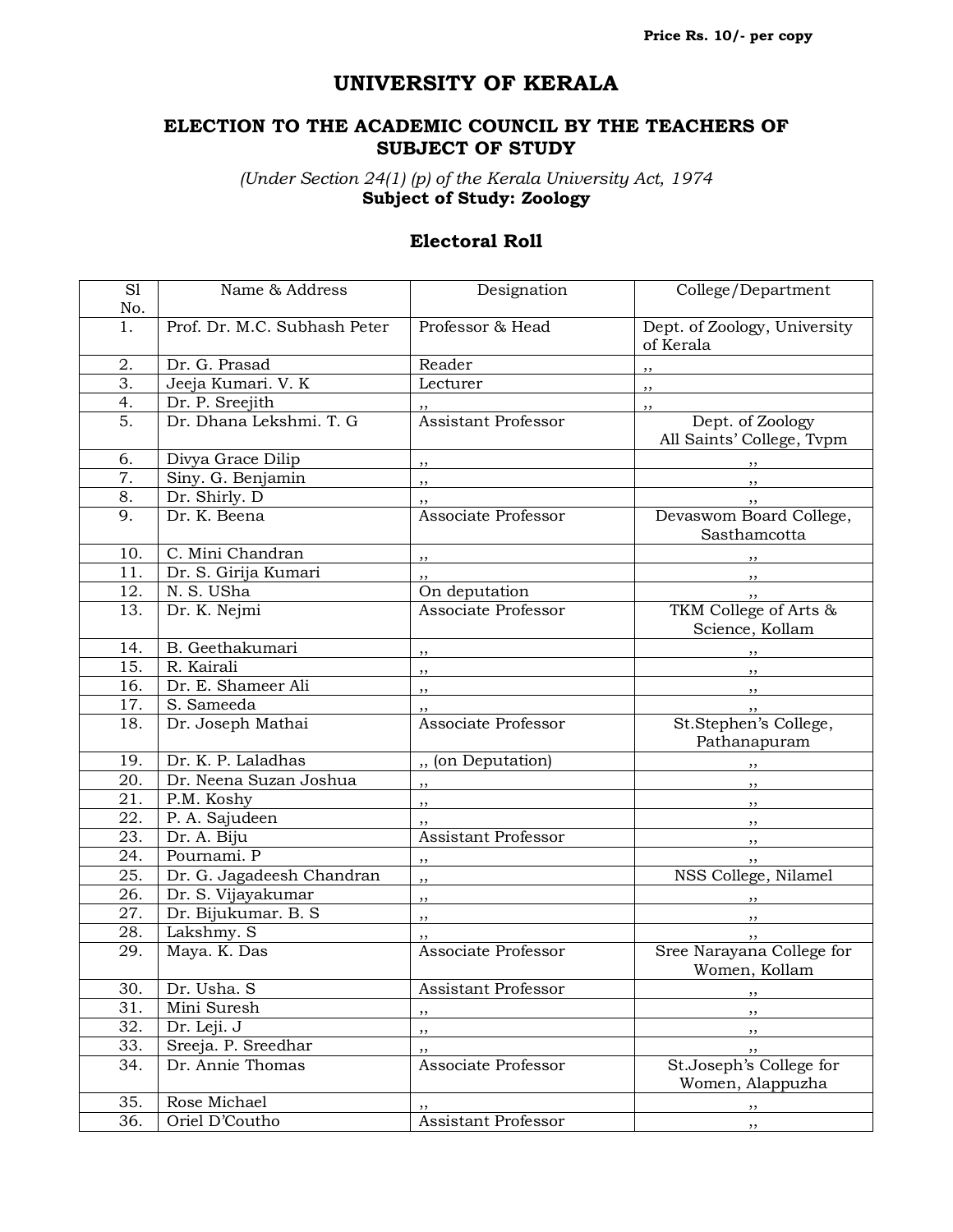| 37.        | Remya James                                    |                            |                                      |
|------------|------------------------------------------------|----------------------------|--------------------------------------|
| 38.        | Soni. M. J                                     | Associate Professor        | St.Cyril's College, Adoor            |
| 39.        | Dr. Johnson Baby                               | Assistant Professor        | Christian College, Chengannur        |
| 40.        | Dr. Annies Joseph                              | ,,                         |                                      |
| 41.        | Preetha Karnavar                               | ,,                         | ,,                                   |
| 42.        | Dr. Abhilash. R                                |                            |                                      |
| 43.        | Dr.Sr.Soosamma                                 | Principal (Spl.Grade)      | Fatima Mata National College,        |
|            | Kavumpurath                                    |                            | Kollam                               |
| 44.        | Charles George D'Cruz<br>Dr. Johnson Pius      | Associate Professor        | ,,                                   |
| 45.<br>46. |                                                | ,,                         | ,,                                   |
| 47.        | Dr. Mary Teresa. P. Miranda<br>Dr. Ignatius. J | ,,                         | $, \,$                               |
| 48.        | Dr. Valsa Jacob                                | $, \,$                     | $, \,$                               |
| 49.        | Dr. Anthony Akhila Thomas                      | ,,                         | , ,                                  |
| 50.        | Dr. Sherly Williams. E                         | ,,<br>Assistant Professor  | ,,                                   |
| 51.        | Nisha Thomas Panikkaveettil                    | , ,                        | ,,<br>,,                             |
| 52.        | Dr. P. J. Sarlin                               |                            |                                      |
| 53.        | Dr. R. Jayaprakash                             | Associate Professor        | Iqbal College, Peringammala          |
| 54.        | Dr. Sheeja. V. R                               | Assistant Professor        |                                      |
| 55.        | Dr. D. Murali                                  | Principal                  | Sree Narayana College, Cherthala     |
| 56.        | Dr. B. Indira                                  | Associate Professor        |                                      |
| 57.        | Dr. Sheela. S                                  | <b>Assistant Professor</b> | ,,                                   |
| 58.        | Dr. K. Shiny Sreedhar                          | Associate Professor        | ,,                                   |
| 59.        | Dr. V. Reshmi                                  | Assistant Professor        | $, \,$                               |
| 60.        | Sreejamole. K. L                               | $, \,$                     |                                      |
| 61.        | Dr. Dhanya Sethunarayanan                      | ,,                         |                                      |
| 62.        | Sangeetha. P. M                                | ,,                         |                                      |
| 63.        | Dr. Raji Raghavan                              | Associate Professor        | Sree Narayana College, Punalur       |
| 64.        | Dr. B. Hari                                    | Assistant Professor        | $, \, \, \cdot$                      |
| 65.        | Dr. Yadheesh                                   | Lec. Sel. Gr               | $, \,$                               |
| 66.        | Dr.Sreeja J.                                   | Associate Professor        | Sree Narayana College, Kollam        |
| 67.        | Dr.P.S.Sherly                                  | Associate Professor        | ,,                                   |
| 68.        | Sherly P.Anand                                 | Associate Professor        | ,,                                   |
| 69.        | Dr.S.Synudeen Sahib                            | Associate Professor        | ,,                                   |
| 70.        | S.R.Regi                                       | Assistant Professor        | ,,                                   |
| 71.        | Dr.Sulekha. B. T                               | Assistant Professor        | ,,                                   |
| 72.        | Dr.S.Sheeba                                    | <b>Assistant Professor</b> | ,,                                   |
| 73.        | Sanuj. C. Breezevilla                          | ,,                         | ,,                                   |
| 74.        | Dr.Laly Jacob                                  | Associate Professor        | Bishop Moore College,<br>Mavelikkara |
| 75.        | Jacob Chandy                                   | Associate Professor        | ,,                                   |
| 76.        | Dr.Deepthi G.R.                                | Assistant Professor        | ,,                                   |
| 77.        | Vijo Thomas Kurien                             | Assistant Professor        | ,,                                   |
| 78.        | Dr.M.Salim                                     | Principal                  | MSM College, Kayamkulam              |
| 79.        | Dr. G.Somanathan Pillai                        | Associate Professor        | ,,                                   |
| 80.        | Dr. S.Amina                                    | Associate Professor        | ,,                                   |
| 81.        | <b>B.Gireeshkumar</b>                          | Assistant                  | ,,                                   |
|            |                                                | Professor(FDP)             |                                      |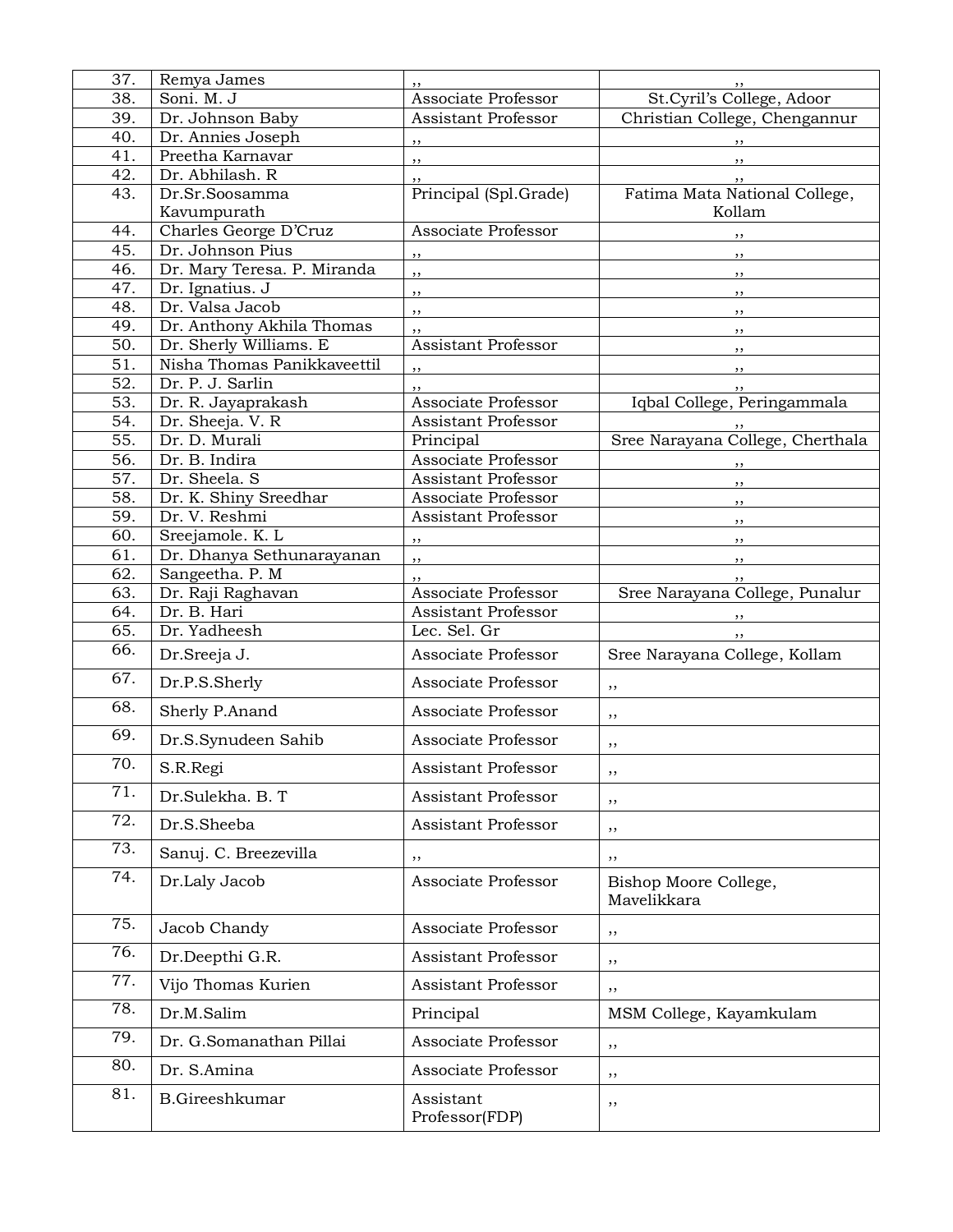| 82.  | L.Bindhu                                  | Assistant Professor          | ,,                                    |
|------|-------------------------------------------|------------------------------|---------------------------------------|
| 83.  | Deepthy G.Nair                            | Assistant Professor          | ,,                                    |
| 84.  | Deepa R.Pillai                            | Assistant Professor          | ,,                                    |
| 85.  | Mumthaz P. Hameed                         | Assistant Professor          | ,,                                    |
| 86.  | Bindhu V.S.                               | Assistant Professor          | ,,                                    |
| 87.  | Dr. Latha. C                              |                              |                                       |
| 88.  | Dr. D. Sheela Devi                        | ,,<br>Associate Professor    | ,,<br>NSS College, Cherthala          |
| 89.  | P. B. Vijayalekshmi                       | Assistant Professor          |                                       |
| 90.  | Dr. Sandhya Gopinath                      | Assistant Professor          | "M G College, Tvpm                    |
| 91.  | Dr. M.S Rajendran Nair                    | Assistant Professor          | $, \,$                                |
| 92.  | C. Sreelatha                              | <b>Assistant Professor</b>   | ,,                                    |
| 93.  |                                           |                              | ,,                                    |
| 94.  | Dr. V. G. Asha<br>Dr. R. Ashadevi         | Assistant Professor          | ,,                                    |
|      |                                           | Associate Professor          | ,,                                    |
| 95.  | Dr.Vijayamohanan. T.G<br>G. Suvarna Kumar |                              | B.J. M. Govt. College, Chavara        |
| 96.  |                                           |                              | , ,                                   |
| 97.  | Mathews Plamoottil                        | , (FIP)                      | ,,                                    |
| 98.  | K. Reghunadh                              | Associate Professor          | Sanatana Dharma College,<br>Alappuzha |
| 99.  | N. Jayachandran                           | Associate Professor          |                                       |
| 100. | Meena Janardhanan                         | Associate Professor          |                                       |
| 101. | Nisha Rani. S                             | Associate Professor          |                                       |
| 102. | N. Prabhakaran                            | Associate Professor          |                                       |
| 103. | G. Nagendra Prabhu                        | Associate Professor          |                                       |
| 104. | P.G. Suresh                               | Associate Professor          |                                       |
| 105. | Maya B. Nair                              | Assistant Professor          |                                       |
| 106. | Dr. S. Geetha                             | Associate Professor          | SN college, Chempazhanthy             |
| 107. | V. C. Valsa                               | ,,                           | ,,                                    |
| 108. | S. Sudha                                  | ,,                           | ,,                                    |
| 109. | Dr. Kiran Vasudevan                       |                              |                                       |
| 110. | Josin. C. Tharian                         | Assistant Professor          | St.John's College, Anchal             |
| 111. | Susan Kurian                              | , ,                          | ,,                                    |
| 112. | Jensy Roshan. F                           |                              |                                       |
| 113. | Dr. Maya Mathew                           | Associate Professor          | University College, Tvpm              |
| 114. | Dr. Francis Sunny                         | ,,                           |                                       |
| 115. | E. Kunhikrishnan                          | , ,                          | ,,                                    |
| 116. | K. Aravind Krishnan                       | ,,                           | $, \,$                                |
| 117. | Dr. Susha Dayanandan                      | <b>Assistant Professor</b>   | ,,                                    |
| 118. | Dr. D. A. Evans                           | $, \,$                       | $, \,$                                |
| 119. | Dr. George Thomas                         | $, \,$                       | $, \,$                                |
| 120. | Dr. V. S. Sugunan                         | , ,                          | ,,                                    |
| 121. | C. Aruna Devei                            | $, \,$                       | ,,                                    |
| 122. | R. V. Ayna Gayathri                       | $, \,$                       | ,,                                    |
| 123. | K. Santhakumari                           | Associate Professor<br>(HOD) | NSS College, Pandalam                 |
| 124. | Dr. V. Radhakrishnan                      |                              |                                       |
| 125. | R. S. Balamurali                          | Assistant Professor          |                                       |
| 126. | K. B. Balamurali                          | $\frac{1}{2}$                | , ,                                   |
| 127. | S. Nandakumar                             | ,,                           | $, \, \,$                             |
| 128. | Dr. M. G. Sanalkumar                      | ,,                           | , ,                                   |
| 129. | V. Sajeena                                | Associate Professor          | Sree Narayana College, Sivagiri       |
| 130. | V. Jayasree                               | ,,                           | $\overline{\phantom{a}}$              |
| 131. | Dr. S. Shibu                              |                              | $, \, \, \cdot$                       |
| 132. | M. S. Vidhya Panicker                     | ", (on deputation            | $, \, \, \cdot$                       |